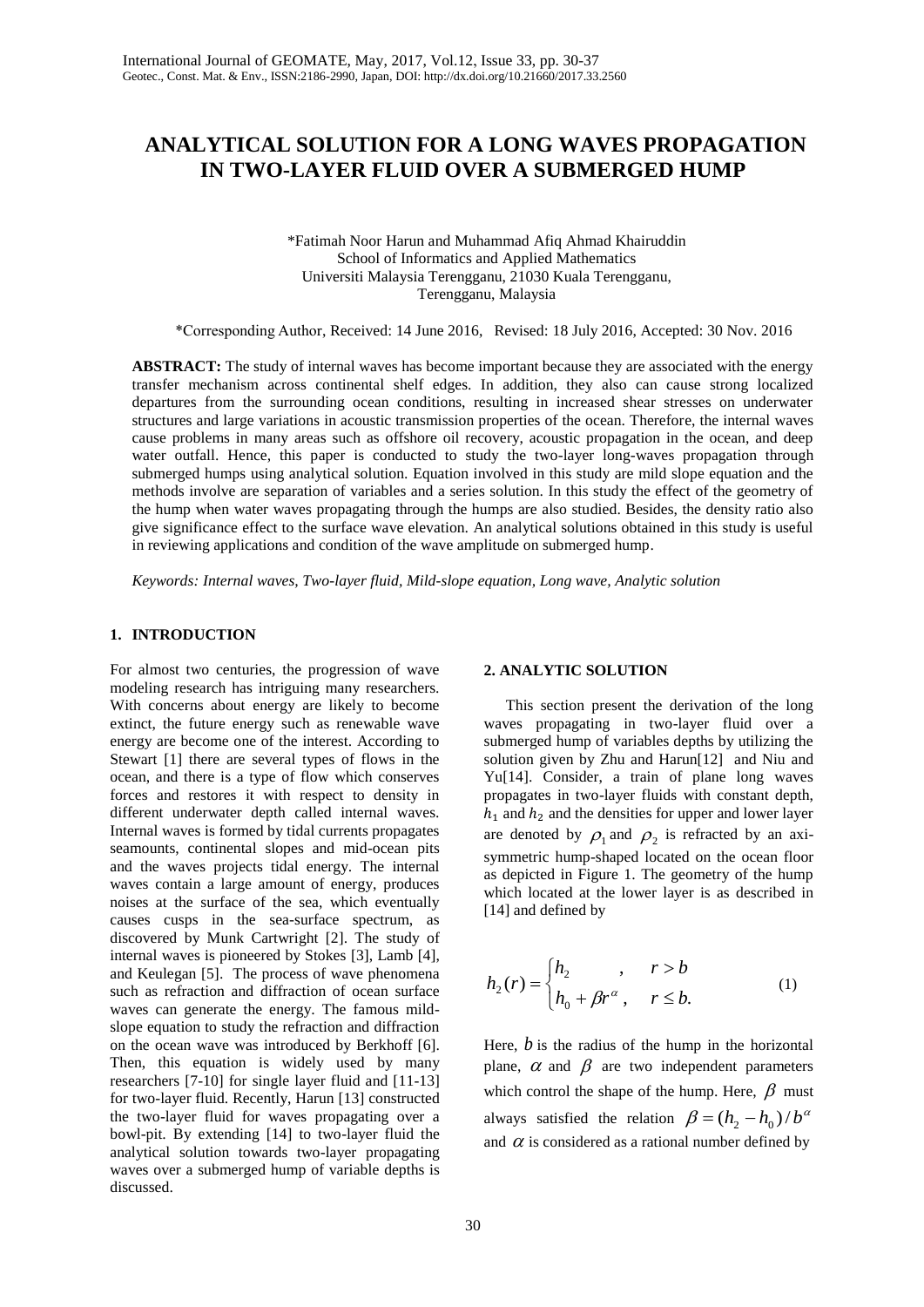$$
\alpha = \frac{p}{q}
$$
  
(2)  
Where *p* and *q* are integers and  $q \neq 0$ ,  $p \geq 1$ ,

 $q \geq 2$ .



Fig. 1 definition sketch of a hump located on the floor in two-layer fluid systems.

#### **Separation of variables**

By extending the solution given by [14] to two-layer fluid, the mild-slope equation in two-layer fluid is used to find the solution. Thus, when the wavelength is much longer than the wave height, the two-layer mild slope equation can be written as [12]

$$
\nabla \cdot \left(\frac{(\rho_2 - \rho_1)h_1 h_2}{\rho_1 h_2 + \rho_2 h_1} \nabla \eta\right) + \frac{\sigma^2}{g} \eta = 0
$$
\n(3)

where

$$
\sigma^2 \cong \frac{g k^2 (\rho_2 - \rho_1) h_1 h_2}{\rho_1 h_2 + \rho_2 h_1}
$$

and *g* is the gravitational acceleration,  $\sigma$  is the angular velocity and *k* is the wave number.

Because our system is axi-symmetric with respect to the *z* -axis, it is convenient to adopt a cylindrical coordinates system  $(r, \theta, z)$ . Equation (3) can be constructed via separation of variables as

$$
\eta = \sum_{n=0}^{\infty} R_n(r) \cos(n\theta)
$$
  
(4)  
with  $R_n(r)$  satisfying

$$
r^{2}(-w_{1}r^{2a} - w_{2}r^{a} - w_{3})\frac{d^{2}R_{n}}{dr^{2}} +
$$
  
\n
$$
r(-w_{1}r^{2a} - w_{4a}r^{a} - a_{3})\frac{dR_{n}}{dr}
$$
  
\n
$$
+((w_{5a}r^{2a} + w_{6a}r^{a} + w_{7a})\mu r^{2} -
$$
  
\n
$$
n^{2}(a_{1}r^{2a} + a_{2}r^{a} + a_{3}))R_{n} = 0
$$
  
\n(5)

where

$$
w_1 = (\rho_1 - \rho_2)\beta^2 \rho_1 h_1;
$$
  
\n
$$
w_2 = (\rho_1 - \rho_2)(2h_0\rho_1 + h_1\rho_2)\beta h_1;
$$
  
\n
$$
w_3 = h_0h_1(\rho_1 - \rho_2)(h_0\rho_1 + h_1\rho_2);
$$
  
\n
$$
w_{4a} = h_1(\rho_1 - \rho_2)(h_1\rho_2 a + 2h_0\rho_1 + h_1\rho_2)\beta;
$$
  
\n
$$
w_{5a} = \beta^2 \rho_1^2
$$
  
\n
$$
w_{6a} = 2\beta \rho_1(h_0\rho_1 + h_1\rho_2)
$$
  
\n
$$
w_{7a} = (h_0\rho_1 + h_1\rho_2)^2
$$
  
\n
$$
\mu = \frac{\sigma^2}{g}.
$$

## **The Frobenius Method**

In this paper, we only consider  $\alpha$  as a rational number. In order to use the Frobenius method, we have to let  $r = s^q$ , substitute this to Eq. (5) we have

$$
s^{2}(w_{1}s^{2p} + w_{2}s^{p} + w_{3})\frac{d^{2}R_{n}}{ds^{2}} + s(w_{1}s^{2p} + w_{4a}s^{p} + a_{3})\frac{dR_{n}}{ds} + ((w_{5}s^{2(p+p)} - w_{6}s^{(p+2q)} + w_{7}s^{2q}) - q^{2}n^{2}(a_{1}s^{2p} + a_{2}s^{p} + a_{3}))R_{n} = 0
$$
\n(6)

where

$$
w_4 = h_1(\rho_1 - \rho_2)(h_1 \rho_2 p + 2h_0 \rho_1 + h_1 \rho_2)\beta;
$$
  
\n
$$
w_5 = -\beta^2 \rho_1^2 \mu q^2
$$
  
\n
$$
w_6 = -2\beta \rho_1 (h_0 \rho_1 - h_1 \rho_2) \mu q^2
$$
  
\n
$$
w_7 = -(h_0 \rho_1 - h_1 \rho_2)^2 \mu q^2
$$

Eq. (6) is only second-order ordinary differential equation, thus, the general solution can be obtained using the Frobenius series method: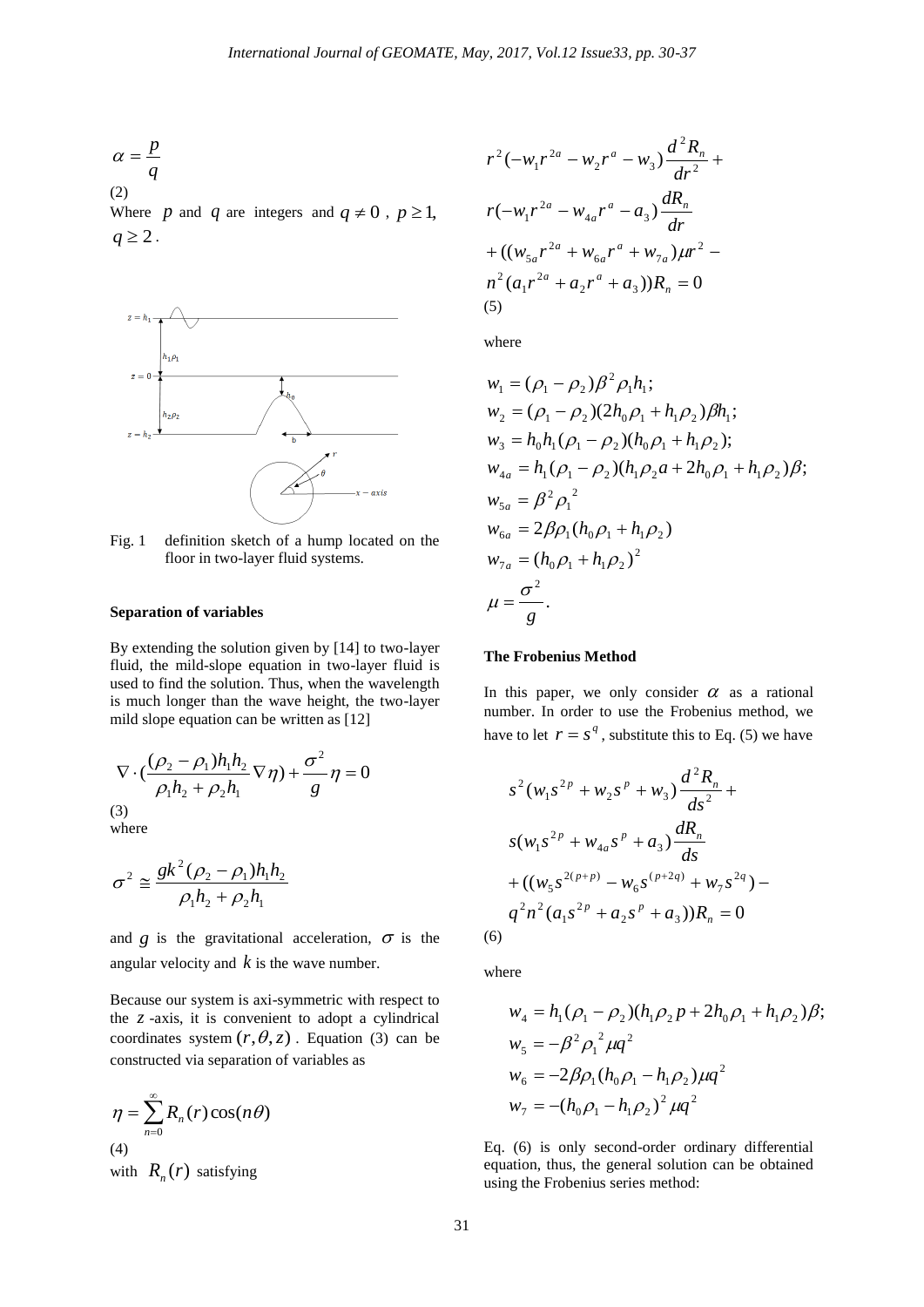$$
R_n(s) = \sum_{m=0}^{\infty} a_m s^{m+c}
$$
\n(7)

where  $c$  is the root to be determined from the indicial equation and  $a_m$  are the recurrence relation to be determined and  $a_0 \neq 0$ . Substituting Eq. (7) into Eq. (6) results in:

$$
\sum_{m=0}^{\infty} a_m s^{m+c} \{ [(m+c)^2 - q^2 n^2] w_1 s^{2p}
$$
  
+ 
$$
[((m+c)(m+c-1) - q^2 n^2)] s^p
$$
  
+ 
$$
[(m+c)^2 - q^2 n^2] w_3 + w_5 \rho^{2(q+p)}
$$
  
+ 
$$
w_6 \rho^{p+2q} + w_7 \rho^{2q} \} = 0
$$
  
(8)

Re-indexing Eq. (8), leads to

$$
R_n(s) = \sum_{m=0} a_m s^{m+c}
$$
  
(7)  
where *c* is the root to be determined from the  
indicial equation and  $a_m$  are the recurrence relation  
to be determined and  $a_0 \neq 0$ . Substituting Eq. (7)  
into Eq. (6) results in:  

$$
\sum_{m=0}^{\infty} a_m s^{m+c} \{[(m+c)^2 - q^2 n^2] w_1 s^{2p} + [((m+c)(m+c-1) - q^2 n^2)] s^p + [(m+c)^2 - q^2 n^2] w_3 + w_5 \rho^{2(q+p)} + w_6 \rho^{p+2q} + w_7 \rho^{2q}\} = 0
$$
  
(8)  
Re-indexing Eq. (8), leads to  

$$
[(m+c-2p)^2 - q^2 n^2] w_1 a_{m-2p} + [(m+c-2p)(m+c-1) - q^2 n^2) w_2 + (m+c-p) w_1 a_{m-p} + (m+c-p) w_1 a_{m-p} + w_6 a_{m-(p+2q)} + w_7 a_{m-2q} = 0
$$
  
(9)  
where 
$$
a_{m-p, a_{m-2p}, a_{m-2(a+p)}, a_{m-(p+2q)}
$$
 and  

$$
a_{m-2q}
$$
 equal to zero with the negative value of  
subscript. The indicial equation can be obtained by  
letting  $m = 0$  in Eq. (9) and leads to  
 $c = \pm nq$   
(10)  
By the original variable *r*, these two distinct roots  
of the indicial equation lead to two sets of linearly  
independent solutions:  

$$
R_{1n}(r) = \sum_{m=0}^{\infty} a_m r^{m/q+n}
$$
  
(11)  

$$
R_{2n}(r) = R_{1n} \ln(r) + \sum_{m=0}^{\infty} b_m r^{m/q-n}
$$
 (12)  
Since  $R_{2n}$  becomes singular at  $r = 0$ , it has to be  
discarded with the imposition of the condition that  
water surface elevation must be finite at the origin.

where  $a_{m-p, a_{m-2p}, a_{m-2(q+p)}, a_{m-(p+2q)}$ and  $a_{m-2q}$  equal to zero with the negative value of subscript. The indicial equation can be obtained by letting  $m = 0$  in Eq. (9) and leads to

 $c = \pm nq$ (10)

By the original variable  $r$ , these two distinct roots of the indicial equation lead to two sets of linearly independent solutions:

$$
R_{1n}(r) = \sum_{m=0}^{\infty} a_m r^{m/q+n}
$$
  
(11)  

$$
R_{2n}(r) = R_{1n} \ln(r) + \sum_{m=0}^{\infty} b_m r^{m/q-n}
$$
 (12)

Since  $R_{2n}$  becomes singular at  $r = 0$ , it has to be discarded with the imposition of the condition that water surface elevation must be finite at the origin.

Now, by considering Eq. (11) and when  $p < 2q$ ,  $\alpha < 2$ , Eq. (9) gives

$$
a_m = 0, \t\t for 
$$
0 < m < p
$$
$$

$$
[(m+nq-p)(m+c-1)-q^{2}n^{2})w_{2}
$$
  
+ $(m+nq-p)w_{4}]a_{m-p}$   

$$
a_{m} = -\frac{[(m+nq)^{2}-q^{2}n^{2}]w_{3}}{[(m+nq)^{2}-q^{2}n^{2}]w_{3}}
$$
  
for  $p \leq m < 2p$ ,  
 $((((m+nq-p)(m+c-1)-q^{2}n^{2})w_{2})+(m+nq-p)w_{4}]a_{m-p}$   

$$
a_{m} = -\frac{[(m+nq-2p)^{2}-q^{2}n^{2}]w_{1}a_{m-2p}}{[(m+nq)^{2}-q^{2}n^{2}]w_{3}}
$$

for 
$$
2p \le m < 2q
$$
,  
\n
$$
(\left[((m+nq-p)(m+nq-1) - q^2 n^2)w_2\right.\n+(m+nq-p)w_4\left[a_{m-p}\right.\n+\left[(m+nq-2p)^2 - q^2 n^2\right]w_1 a_{m-2p}
$$
\n
$$
a_m = -\frac{w_7 a_{m-2q}}{\left[(m+nq)^2 - q^2 n^2\right]w_3}
$$

for 
$$
2q \le m < p + 2q
$$
,  
\n
$$
(\frac{[(m+nq-p)(m+nq-1)-q^2n^2)}{w_2} + (m+nq-p)w_4la_{m-p}
$$
\n
$$
+(\frac{m+nq-2p}{2}-q^2n^2)w_1a_{m-2p}
$$
\n
$$
a_m = -\frac{w_7a_{m-2q}+w_6a_{m-2q}}{[(m+nq)^2-q^2n^2]}w_3
$$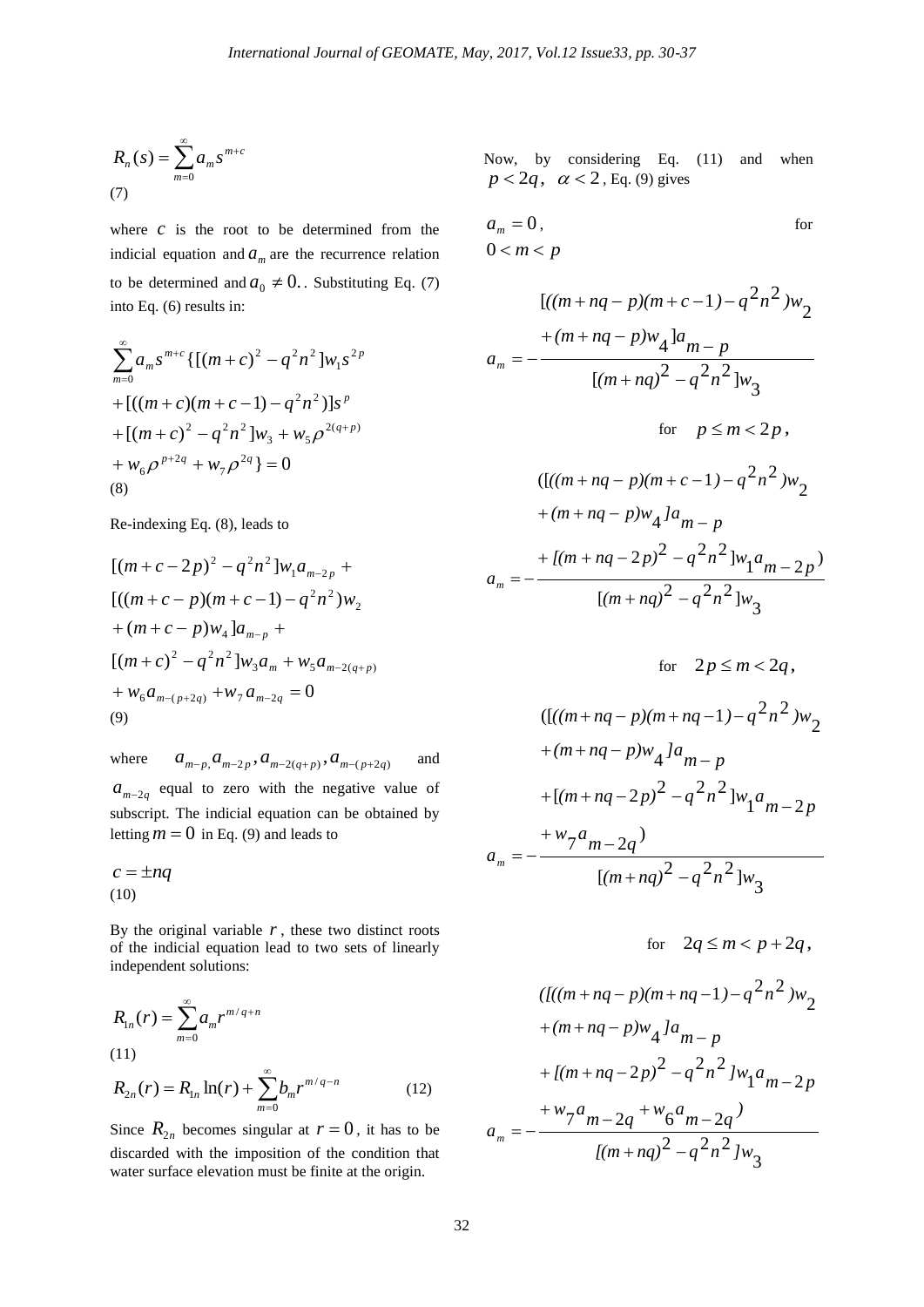for 
$$
p+2q \le m < 2(q+p)
$$
,  
\n
$$
([((m+nq-p)(m+c-1)-q^{2}n^{2})w_{2} + (m+nq-p)w_{4}]a_{m-p}
$$
\n
$$
+ [(m+nq-2p)^{2} - q^{2}n^{2}]w_{1}a_{m-2p}
$$
\n
$$
+ w_{7}a_{m-2q} + w_{6}a_{m-2q})
$$
\n
$$
a_{m} = -\frac{+w_{5}a_{m-2(p+q)}}{[(m+nq)^{2} - q^{2}n^{2}]w_{3}}
$$
\nfor  $m \ge 2(q+p)$ .

Then, when  $p > 2q$ ,  $\alpha > 2$ , Eq. (9) leads to

$$
a_m = 0, \qquad \qquad \text{for } 0 < m < 2q \,,
$$

(13)

$$
a_{m} = -\frac{w_{7}a_{m-2q}}{[(m+nq)^{2} - q^{2}n^{2}]w_{3}}
$$
  
For  $2q \le m < p$ ,

$$
w_{7}a_{m-2q}
$$
  
+
$$
[(m+nq-p)(m+nq-1)-q^{2}n^{2})w_{2}
$$
  

$$
a_{m}=-\frac{+(m+nq-p)w_{4}a_{m-p}}{[(m+nq)^{2}-q^{2}n^{2}]w_{3}}
$$

for 
$$
p \leq m < p + 2q
$$
,

$$
(w_7 a_{m-2q} +
$$
  
\n
$$
[(m+nq-p)(m+nq-1) - q^2 n^2)w_2
$$
  
\n+
$$
(m+nq-p)w_4]a_{m-p}
$$
  
\n
$$
a_m = -\frac{w_6 a_{m-(p+2q)})}{[(m+nq)^2 - q^2 n^2]w_3}
$$
  
\nfor  $p+2q \le m < 2p$ ,

$$
for \t p+2q\leq m<2p,
$$

$$
(w_7 a_{m-2q} +
$$
  
\n
$$
[(m+nq-p)(m+nq-1) - q^2 n^2)w_2
$$
  
\n
$$
+(m+nq-p)w_4]a_{m-p}
$$
  
\n
$$
+ w_6 a_{m-(p+2q)} +
$$
  
\n
$$
a_m = -\frac{[(m+nq-2p)^2 - q^2 n^2]a_{m-2p}}{[(m+nq)^2 - q^2 n^2]w_3}
$$

for 
$$
2p \le m < 2(q+p)
$$
,

$$
(w_7 a_{m-2q} +
$$
  
\n
$$
[(m+nq-p)(m+nq-1) - q^2 n^2)w_2
$$
  
\n+
$$
(m+nq-p)w_4]a_{m-p}
$$
  
\n+
$$
w_6 a_{m-(p+2q)}
$$
  
\n+
$$
[(m+nq-2p)^2 - q^2 n^2]a_{m-2p}
$$
  
\n
$$
a_m = -\frac{+w_5 a_{m-2(p+q)})}{[(m+nq)^2 - q^2 n^2]w_3}
$$
  
\nfor  $m \ge 2(q+p)$ .  
\n(14)

where *m* denotes the number of recurrence solutions for Frobenius series that we have to find until our solution is converged to a desire point, while  $n$  corresponds to the wave propagation modes.

## **Matched solution**

For the general solution in the finite region with variable depth  $r < b$ , the water surface elevation is given by

$$
\eta_2 = \sum_{n=0}^{\infty} C_n R_{1n}(k_0 r) \cos(n\theta) \tag{16}
$$

where  $C_n$  is a set of complex constant to be determined. In the constant region  $r \ge b$  the solution is given by

$$
\eta_1 = \eta_l + \eta_s
$$
\n(17)

where  $\eta_I$  corresponds to the incident wave and  $\eta_S$ to the scattered wave which defined by: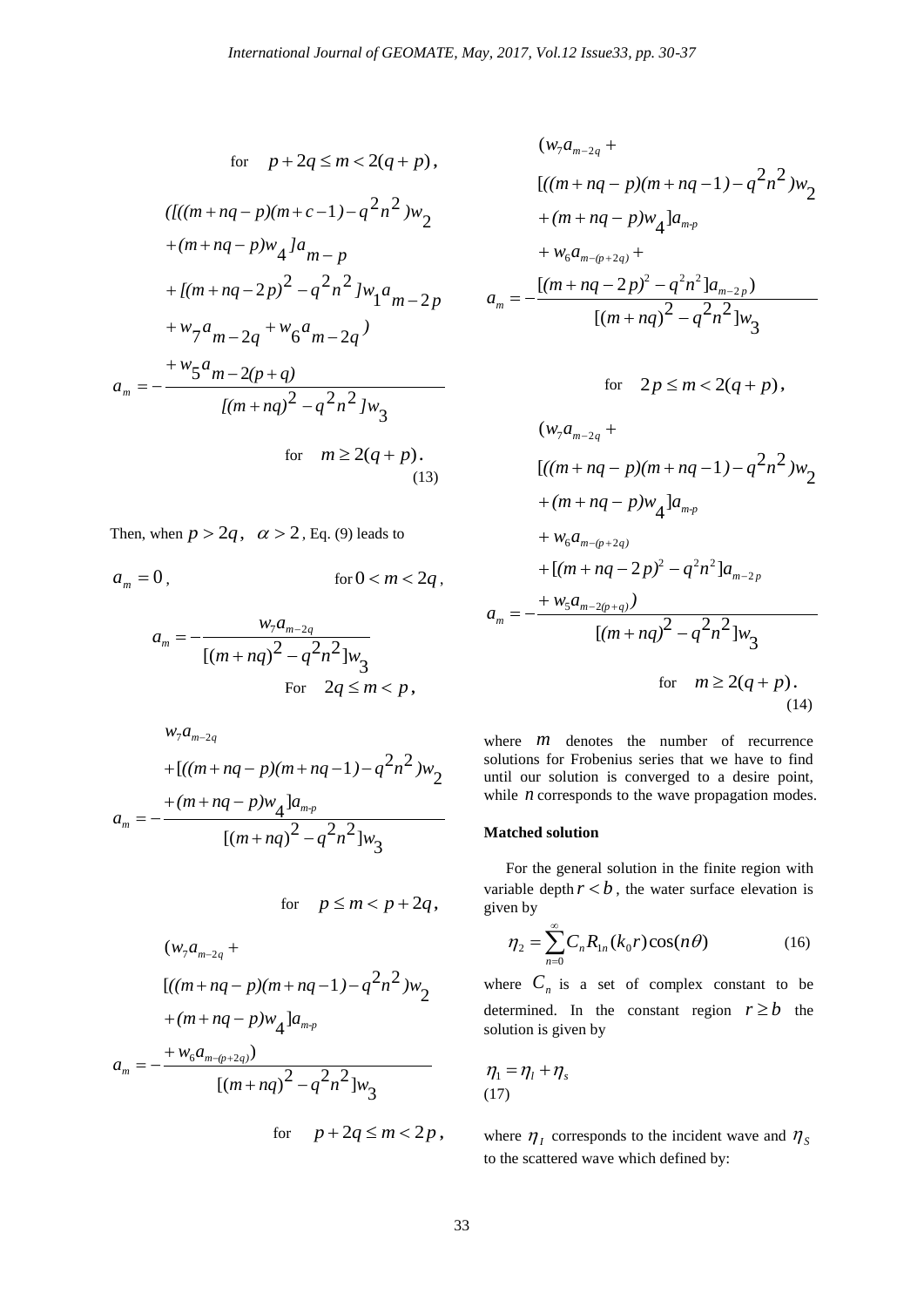$$
\eta_1 = A_1 e^{ik_0 x} = A_1 \sum_{n=0}^{\infty} i^n \varepsilon_n J_n(k_0 r) \cos(n\theta)
$$
  
(18)  

$$
\eta_s = \sum_{n=0}^{\infty} B_n H_{1n}(k_0 r) \cos(n\theta)
$$
  
(19)

in which  $A_I$  is the incident wave amplitude,  $i = \sqrt{-1}$ ,  $k_0$  is the wave number in the constant region,  $J_n$  is the Bessel function of the first kind,  $B_n$  is a set of complex constant to be determined,  $H_{1n}$  is the Hankel function of the first kind and  $\varepsilon_n$ is the Jacobi symbol define by

$$
\varepsilon_n = \begin{cases} 1, & n = 0 \\ 2, & n \ge 1 \end{cases}
$$
\n(20)

The solution in these two sub-regions must be matched on the common boundary  $r = b$ , require

$$
\eta_1 = \eta_2 \quad (r = b)
$$
  
(21)  

$$
\frac{\partial \eta_1}{\partial r} = \frac{\partial \eta_2}{\partial r} \quad (r = b)
$$
  
(22)

Therefore, from Eq. ((16)-(19), the coefficients  $C_n$ and  $B_n$  can be determined as

$$
\eta_1 = A_1 e^{ik_0 x} = A_1 \sum_{n=0} t^n \varepsilon_n J_n(k_0 r) \cos(n\theta)
$$
\n(18)  
\n
$$
\eta_s = \sum_{n=0}^{\infty} B_n H_{1n}(k_0 r) \cos(n\theta)
$$
\n(19)  
\nin which  $A_I$  is the incident wave amplitude,  
\n $i = \sqrt{-1}$ ,  $k_0$  is the wave number in the constant  
\nregion,  $J_n$  is the Bessel function of the first kind,  
\n $B_n$  is a set of complex constant to be determined,  
\n $H_{1n}$  is the Hankel function of the first kind and  $\varepsilon_n$   
\nis the Jacob symbol define by  
\n $\varepsilon_n = \begin{cases}\n1, & n = 0 \\
2, & n \ge 1\n\end{cases}$   
\n(20)  
\nThe solution in these two sub-regions must be  
\nmatched on the common boundary  $r = b$ , require  
\n $\eta_1 = \eta_2$  ( $r = b$ )  
\n(21)  
\n $\frac{\partial \eta_1}{\partial r} = \frac{\partial \eta_2}{\partial r}$  ( $r = b$ )  
\n(22)  
\nTherefore, from Eq. ((16)-(19), the coefficients  $C_n$   
\nand  $B_n$  can be determined as  
\n $-A_I i^n \varepsilon_n \begin{bmatrix} R_{1n}(b) k_0 J_n(k_0 b) \\ -R_{1n}(b) J_n(k_0 b) \end{bmatrix}$   
\n $B_n = \frac{2A_I i^{n+1} \varepsilon_n}{R_{1n}(b) k_0 H_{1n}(k_0 b) - R_{1n}(b) H_{1n}(k_0 b)}$   
\n $C_n = \frac{2A_I i^{n+1} \varepsilon_n}{\pi b[R_{1n}(b) k_0 H_{1n}(k_0 b) - R_{1n}(b) H_{1n}(k_0 b)]}$   
\nin which the prime denote derivatives. By  
\nsubstituting these coefficients back to Eqs. (16)-(19),  
\nthe water surface elevation for entire domain can be  
\ncomputed.  
\n3. RESULTS AND DISCUSSION  
\nThis section presents a comparison of newly derived  
\n34

in which the prime denote derivatives. By substituting these coefficients back to Eqs. (16)- (19), the water surface elevation for entire domain can be computed.

## **3. RESULTS AND DISCUSSION**

This section presents a comparison of newly derived

solution for a special case by taking  $\frac{\rho_1}{\rho_2} = 0$  with the single-layer equation discussed in Niu and Yu [14]. Then the effect of the density, wave height, and hump shaped to the wave refraction are examined.

#### **Comparison with the single layer fluid**

Since the 2-layer fluid model should reduce to single-layer model when  $\rho_1 = 0$ , it would be interesting to compare both model, as part of verification process. Let  $\rho_1 = 0, \rho_2 = 5,$  $h_1 = h_2 = 3, h_0 = 2.8, b / L = 0.5$  and  $L = 120.4$ . Figure 2 shows the comparison of the relative amplitudes along x-axis for two- and single-layer fluid models. As expected, both solutions are hardly distinguishable.



Fig. 2 Relative wave amplitude when  $\frac{\rho_1}{\rho_2}$  are varied.

### **Effect of the density ratio**

The effect of the wave refraction when the ratio of densities  $\frac{\rho_1}{\rho_2}$  are varied while other parameters remain constant is discussed in this section.

Fig. 3 shows the comparisons for each value of  $\frac{\rho_1}{\rho_2}$  along *x*-axis corresponding to  $\frac{\rho_1}{\rho_2}$  =0, 1/5, 2/5, 3/5 and 4/5 while other parameters being fixed to  $b/L = 0.5$ ,  $h_1 = h_2 = 3$ . From this figure, it can be clearly seen that, the relative wave amplitude increase with the decreasing value of  $\frac{\rho_1}{\rho_2}$ . This phenomenon occurs because, when the fluid is denser, the restoring force is weaker, resulting in smaller wave amplitude. Thus, we can conclude that the difference in density give very significance effect to the relative wave amplitude.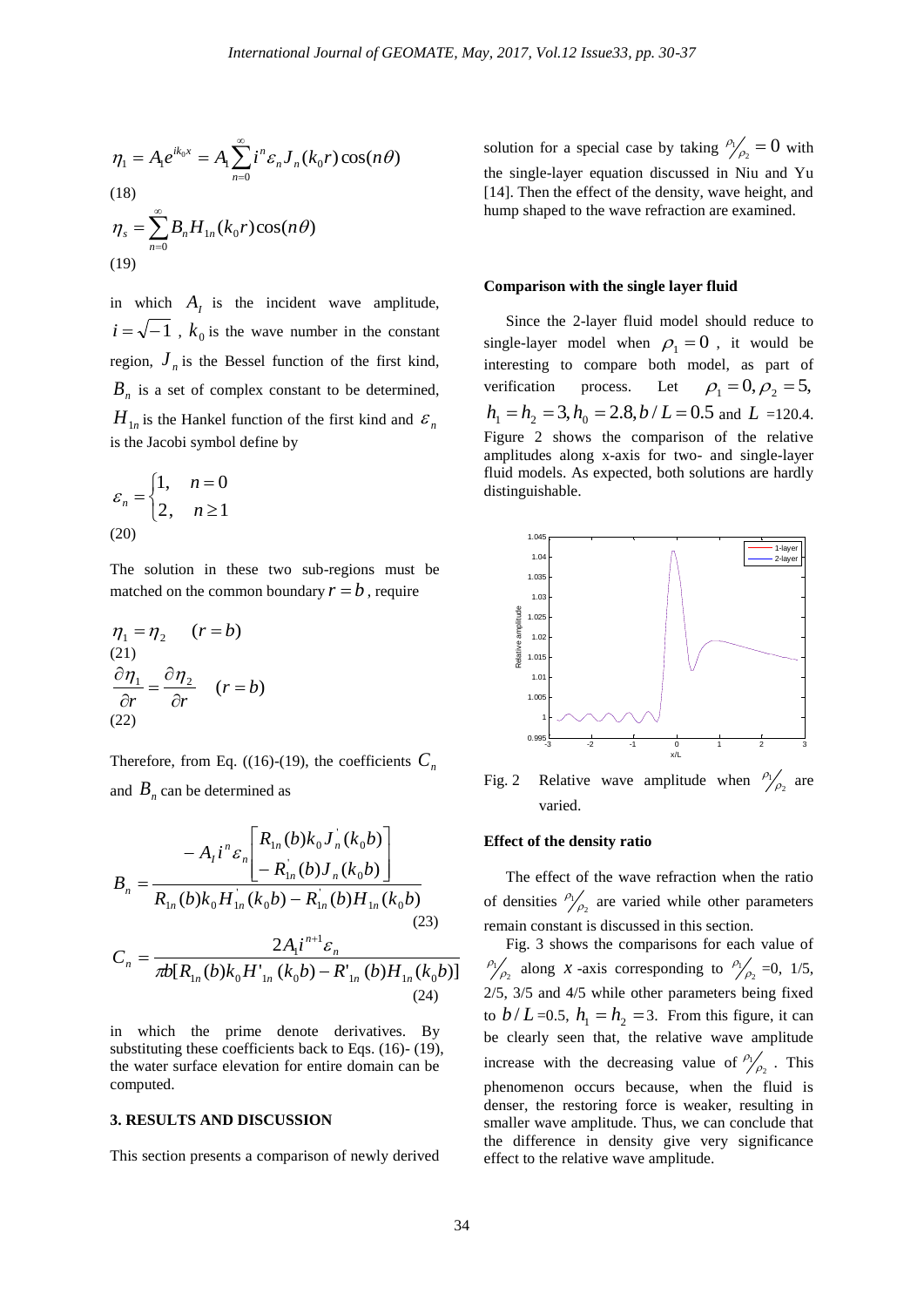#### **Effect of the layer thickness**

Fig. 4 illustrates the relative wave amplitude for three difference values of  $h_1 / h_2$  with  $\frac{\rho_1}{\rho_2} = 3/5$ . We can see that, the depth of the fluid layer also has significance effect to the relative wave amplitude. When, the upper layer is thicker, the wave can amplified more, whereas, when there is less fluid in lower layer, the relative amplitude getting smaller to balance the weight of the upper layer fluid.



Fig. 3 Relative wave amplitude when  $\frac{\rho_1}{\rho_2}$  are varied.

![](_page_5_Figure_5.jpeg)

Fig. 4 Relative wave amplitude when  $\frac{\rho_1}{\rho_2}$  =3/5, and  $h_1 / h_2$  are varied.

![](_page_5_Figure_7.jpeg)

Fig. 5 Relative wave amplitude when  $\frac{\rho_1}{\rho_2} = 2$ and  $\alpha$  are varied.

## **Effects of the hump profiles**

Next, the topographic effect when the hump profiles are changed is studied. In here we set 2  $\alpha = \frac{1}{2}, \frac{5}{2}$  and 2. From Fig. 5 we can observed that, the relative wave amplitude is increase with the increasing of the  $\alpha$  that control the hump profiles. This is because, when the value of  $\alpha$  increase, the area of the hump is expanded.

## **Comparison of Contour Plot between Single Two Layered Model**

 As mentioned earlier, this two layer model is derived and proved to be reduced into a single layer model from [14], and we have obtained the surface wave amplitude is fairly the same from each other when  $\rho_1 = 0$ . Now we compare the contour plots from both model with the fixed value of  $\overrightarrow{P}$  and  $\overrightarrow{q}$ . From the observation, there are more distortion of surface wave elevation near the hump of the two layered waves against the observation from [14] as shown in Fig. 6 with the value of density ratio  $P_{\gamma_{\rho_2}} = 2/5$  and  $\alpha = 1/2$ .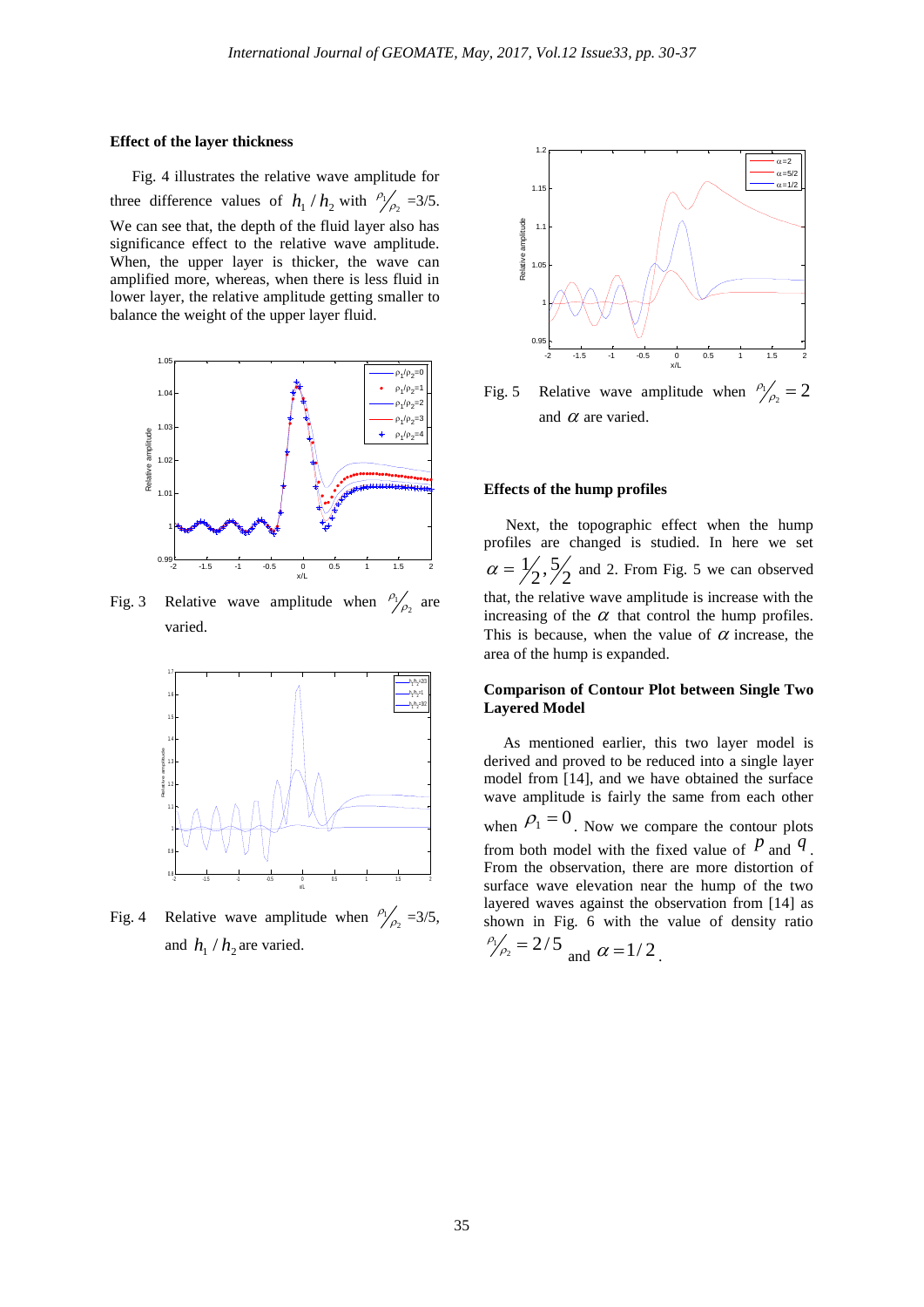![](_page_6_Figure_1.jpeg)

Fig. 6 *Two-Layered Model (above) in comparison to Niu and Yu (2011) results* with  $\alpha$  = 1/2

![](_page_6_Figure_3.jpeg)

Fig. 7 *Two-Layered Model (above) in comparison* 

# to Niu and Yu (2011) results with  $\alpha$  =  $1$

By using the same value of  $\alpha$  with the increasing

value of the density ratio  $\frac{\rho_1}{\rho_2} = 4/5$ as seen in Fig. 7, concludes the distortion of wave columns, both creating arrow-like shaped wave rather than smooth figures obtained in [14]. The distortion event occurs when the internal waves of the lower layer is already have its own wave amplitude transferred through energy conservation to the upper layer system and the energy from below amplifies and manifested through the surface wave amplitude as mentioned in [15].

## **4. CONCLUSION**

A new analytic solution is derived for two-layer fluid model for long waves propagating over a circular hump. The solution is verified with the single layer fluid model when the density of the upper layer,  $\rho_1 = 0$ . There is also a significance effects to the relative wave amplitude with the addition of the density and the layers. The restoring force between both layers getting weaker with the smaller density difference and when there is more fluid in upper layer, the relative wave amplitude getting smaller to balance the weight of the fluid in the upper layer. For the effect of the hump profiles, the increasing of the  $\alpha$  value lead to the increasing of relative wave amplitude. The comparison for single and two- layer model also confirm the distortion event occurs when the internal waves of the lower layer is already have its own wave amplitude transferred through energy conservation to the upper layer system and the energy from below amplifies and manifested through the surface wave amplitude as mentioned in [15]. This finding is useful in reviewing applications and condition of the wave amplitude on submerged hump, and the effect of internal waves towards surface waves behavior should be the main focus of the future in two-layer model research.

# **5. ACKNOWLEDGEMENT**

The authors would like to acknowledge the financial support (Vot No: 57105) from Ministry of Higher Education, Malaysia.

### **6. REFERENCES**

**[1]** Stewart RH, Introduction To Physical Oceanography. Texas: A&M University, 2008, ch. 7.